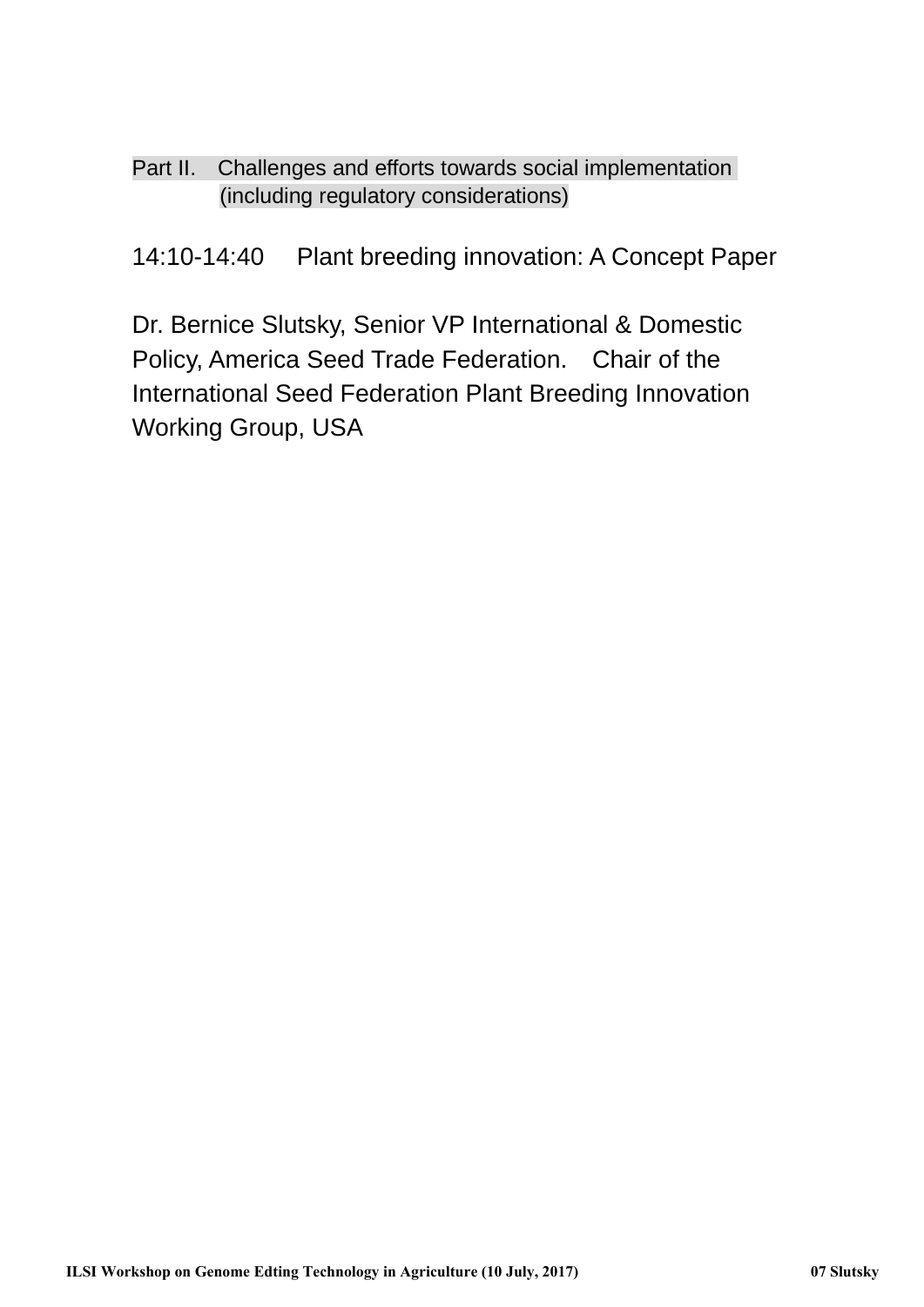#### Plant breeding innovation: A Concept Paper

Dr. Bernice Slutsky, Senior VP International & Domestic Policy, America Seed Trade Federation. Chair of the International Seed Federation Plant Breeding Innovation Working Group, USA

Internationally, there is a patchwork of national GMO regulations. Some countries regulate specific technologies through GMO definitions. Other countries regulate based on the characteristics of the final product. Additionally, definitions for 'GMO', 'biotechnology', 'genetic engineering' and 'bioengineering' are not consistent across countries. Due to these differences, products developed through the latest plant breeding methods may be subject to different requirements for pre-market assessments and other requirements. Consistent policies among governments for products of the latest plant breeding methods, such as gene editing, would facilitate the development and uptake of advanced, innovative breeding applications by both industry and public breeders in developed and developing countries. The seed industry is therefore focused on achieving a consistent approach among governments to the scope of regulatory oversight for products of plant breeding innovation.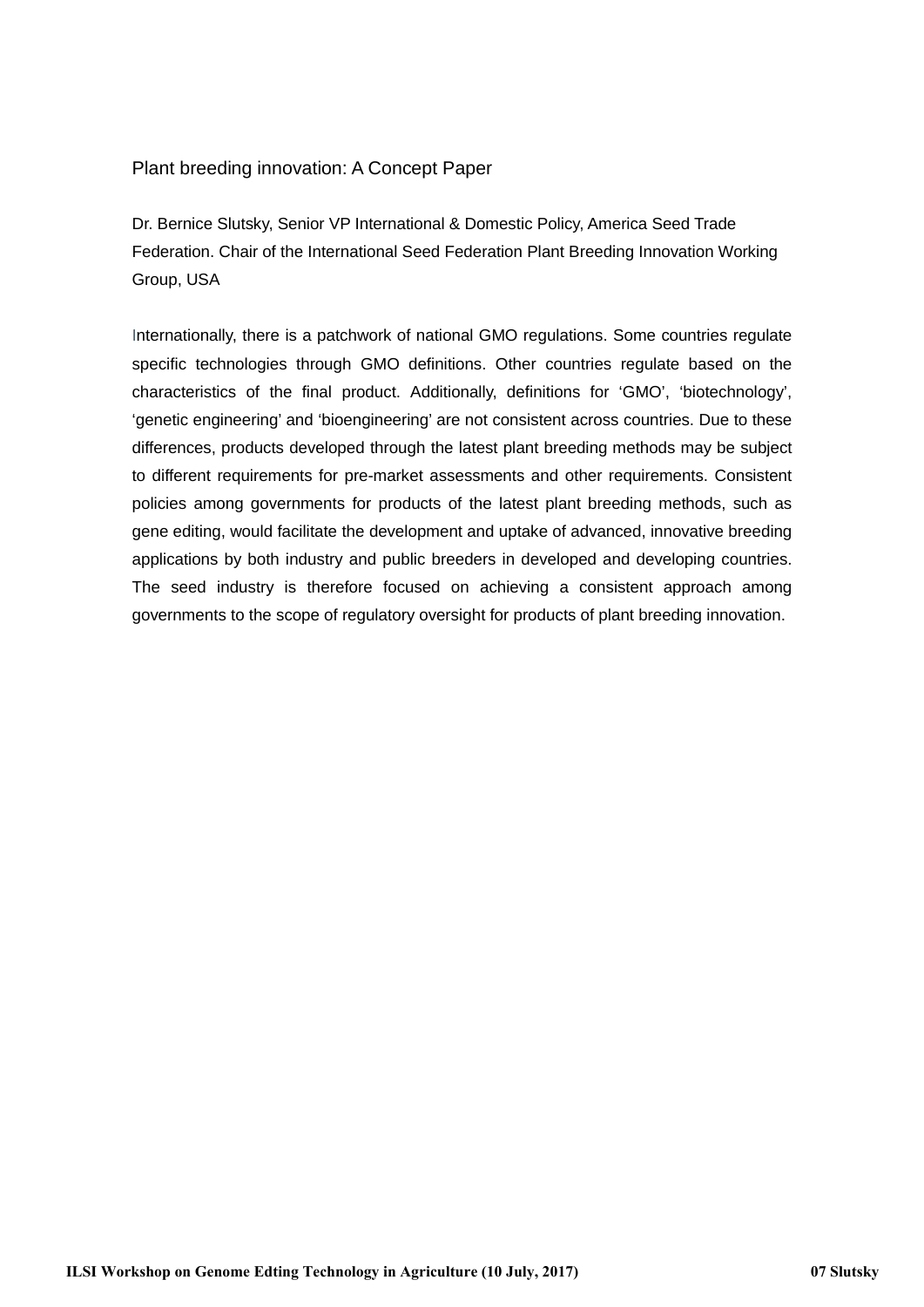

#### Plant breeding innovation: A Concept Paper

Bernice Slutsky, Ph.D.

**Chair, International Seed Federation Plant Breeding Innovation Working Group** Genome Editing Workshop Tokyo, Japan July 10, 2017

# **COI Disclosure Information**

**Bernice Slutsky** 

**I have no financial relationships to disclose.**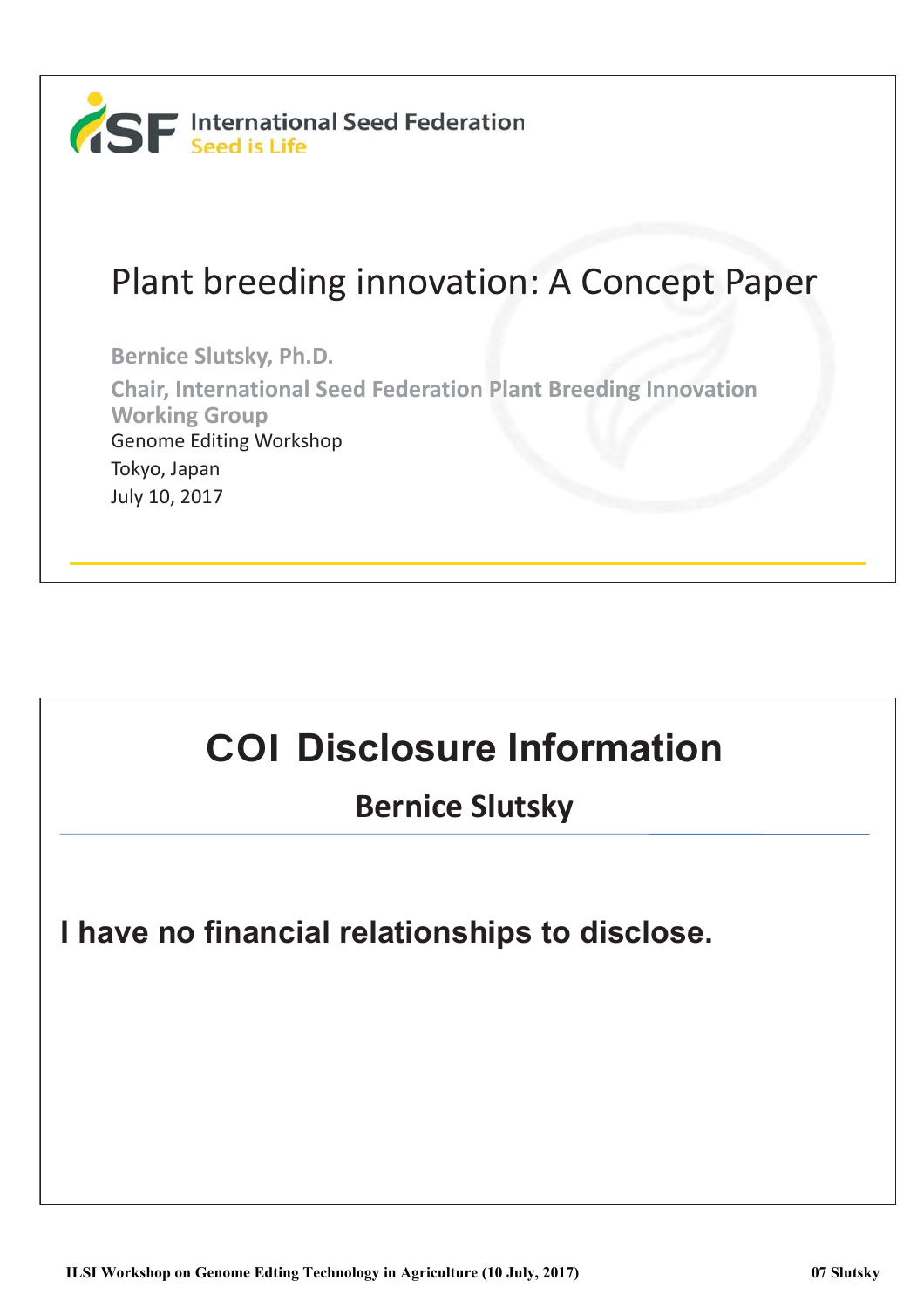## **Plant Breeding Innovation: Goals of Global Seed Sector**

- The seed sector and agriculture are global-what is  $\overline{\mathbb{R}}$ Shahaan
	- Clear, scientifically based, government policy
	- Facilitation of innovation and collaboration
	- Consistent policies across countries



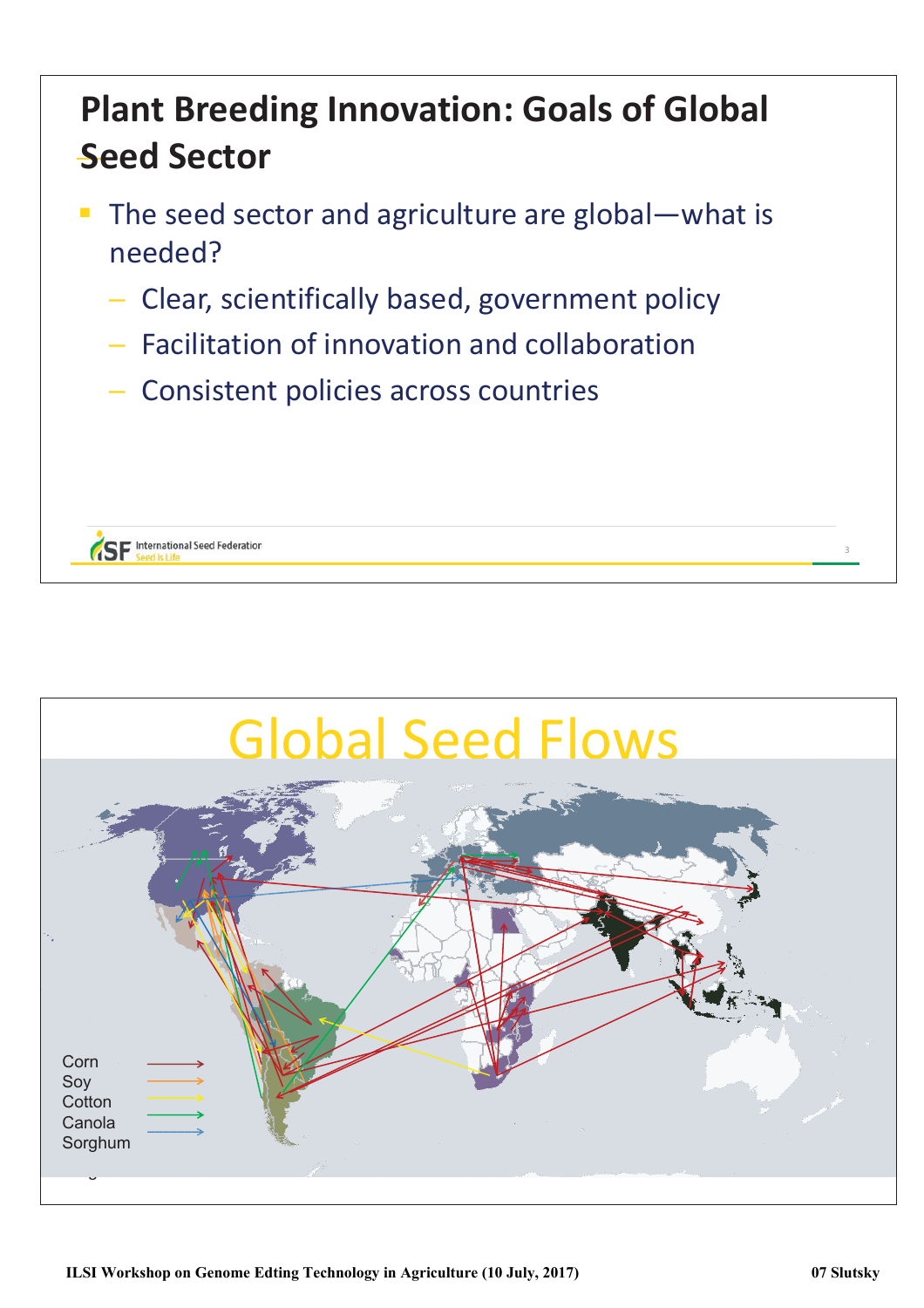

#### **Goals of Plant Breeders**

Plant breeders have always strived to:

- $\blacksquare$  create new variations of plant characteristics
- **v** provide solutions for disease and pest resistance
- $\blacksquare$  increase tolerance to environmental stress
- **achieve higher yields**
- meet consumer expectations

```
SF International Seed Federation
```
ϲ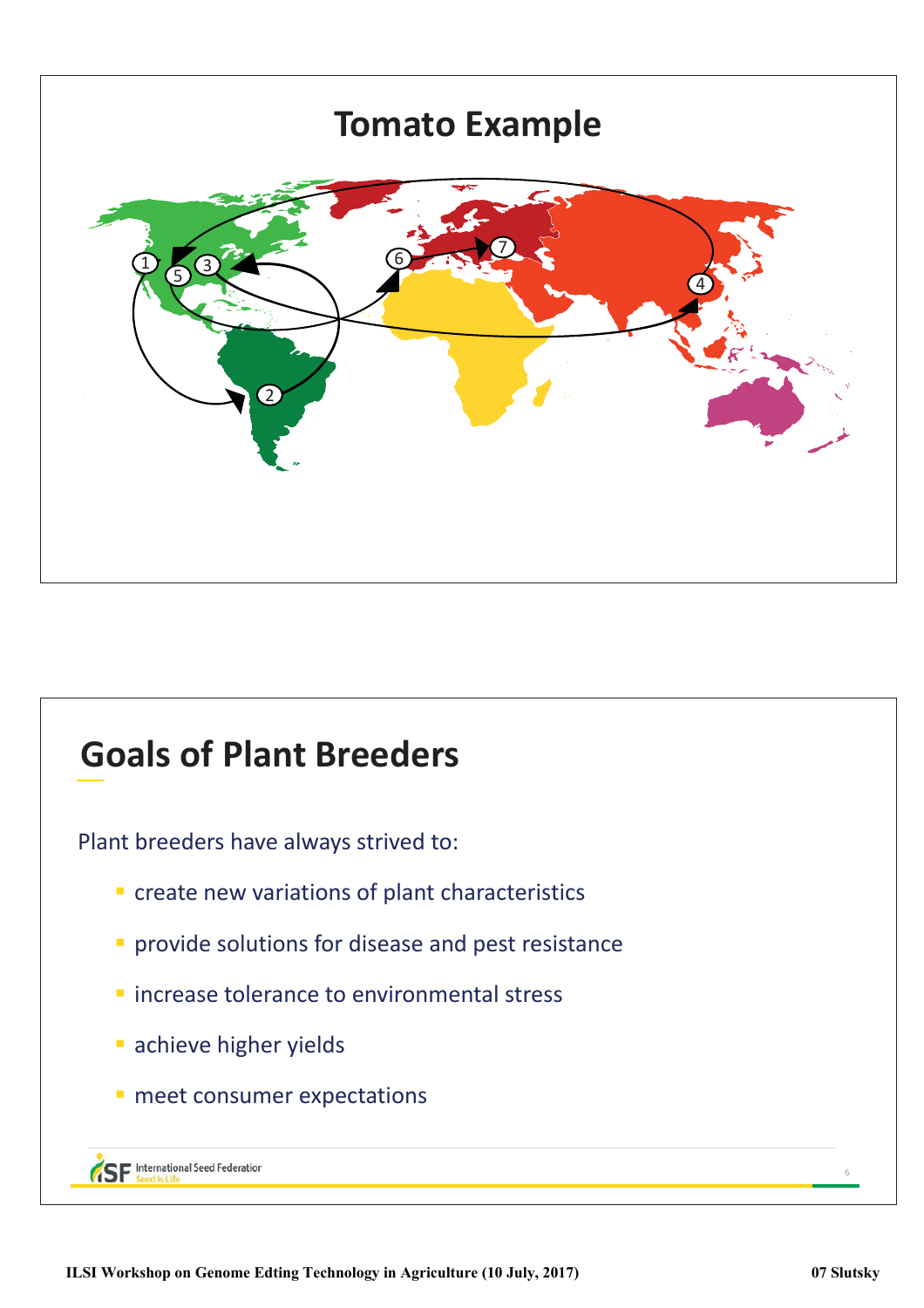### **Plant Breeding Innovation**

Plant breeding innovation can contribute to overcoming global challenges:

• Changing climate

**SE** International Seed Federation

- Limited resources (i.e. land, water, energy)
- Crop pests and diseases



ϳ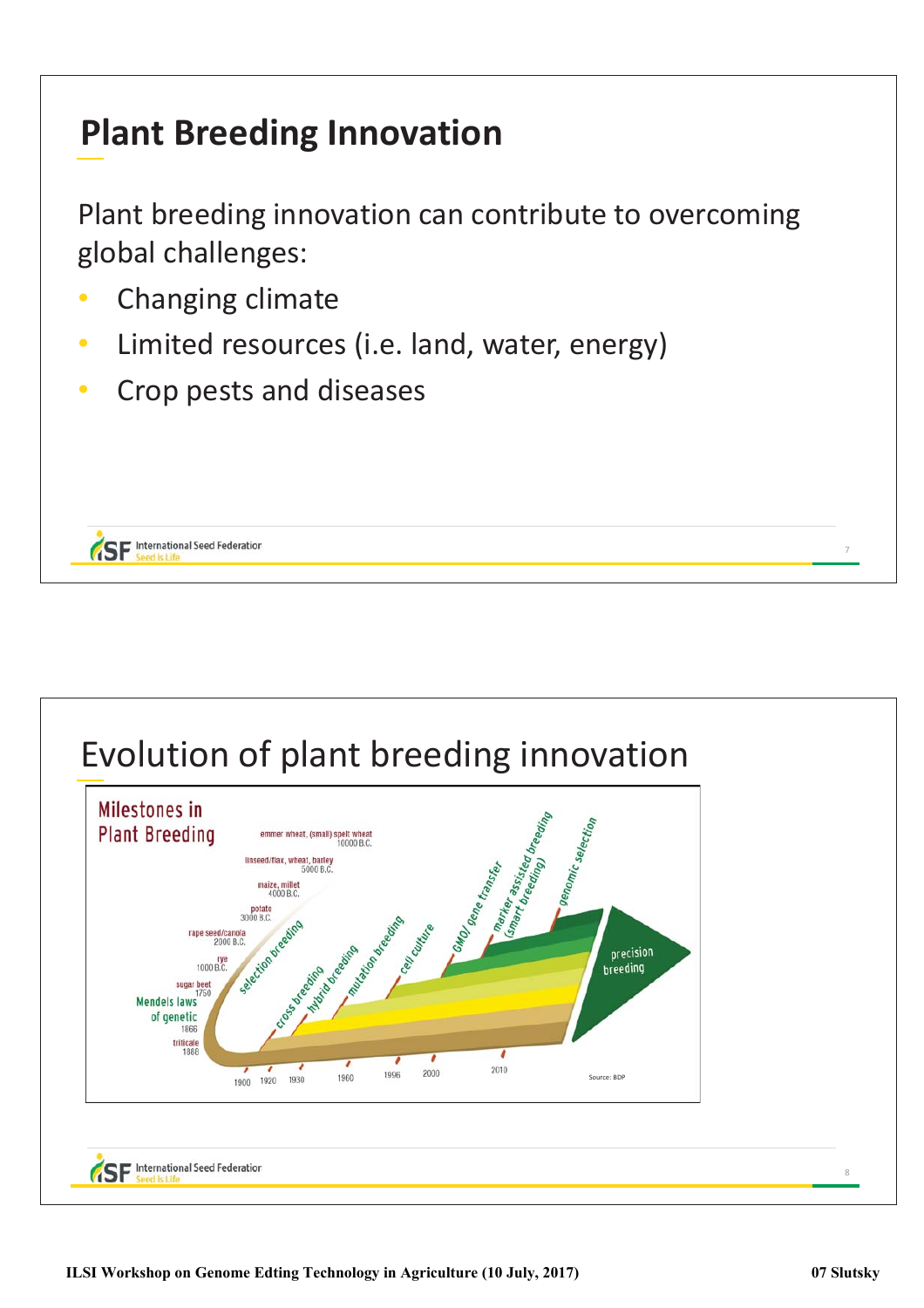### **Plant Breeding Innovation Defined**

Plant breeding innovation:

- describes the constantly evolving ideas and practices which enhance the field of plant breeding
- is the way to adapt crops to local needs
- reflects the continuum of innovation in plant breeding.
- it does not focus on any particular group of techniques, nor is it defined by them.

**SF** International Seed Federation

#### **Plant Breeding Innovation: Background** Plant breeders continue to develop methods to safely increase precision and efficiency of breeding. • Creating variability: the source material for new plant characteristics inherent genetic diversity in a plant's gene pool naturally occurring and induced variations of existing genes Latest breeding methods, such as genome editing, also use genetic variability as source material. The plant varieties developed using these new tools could, in most cases, be developed through traditional breeding. **SF** International Seed Federation 10

 $\circ$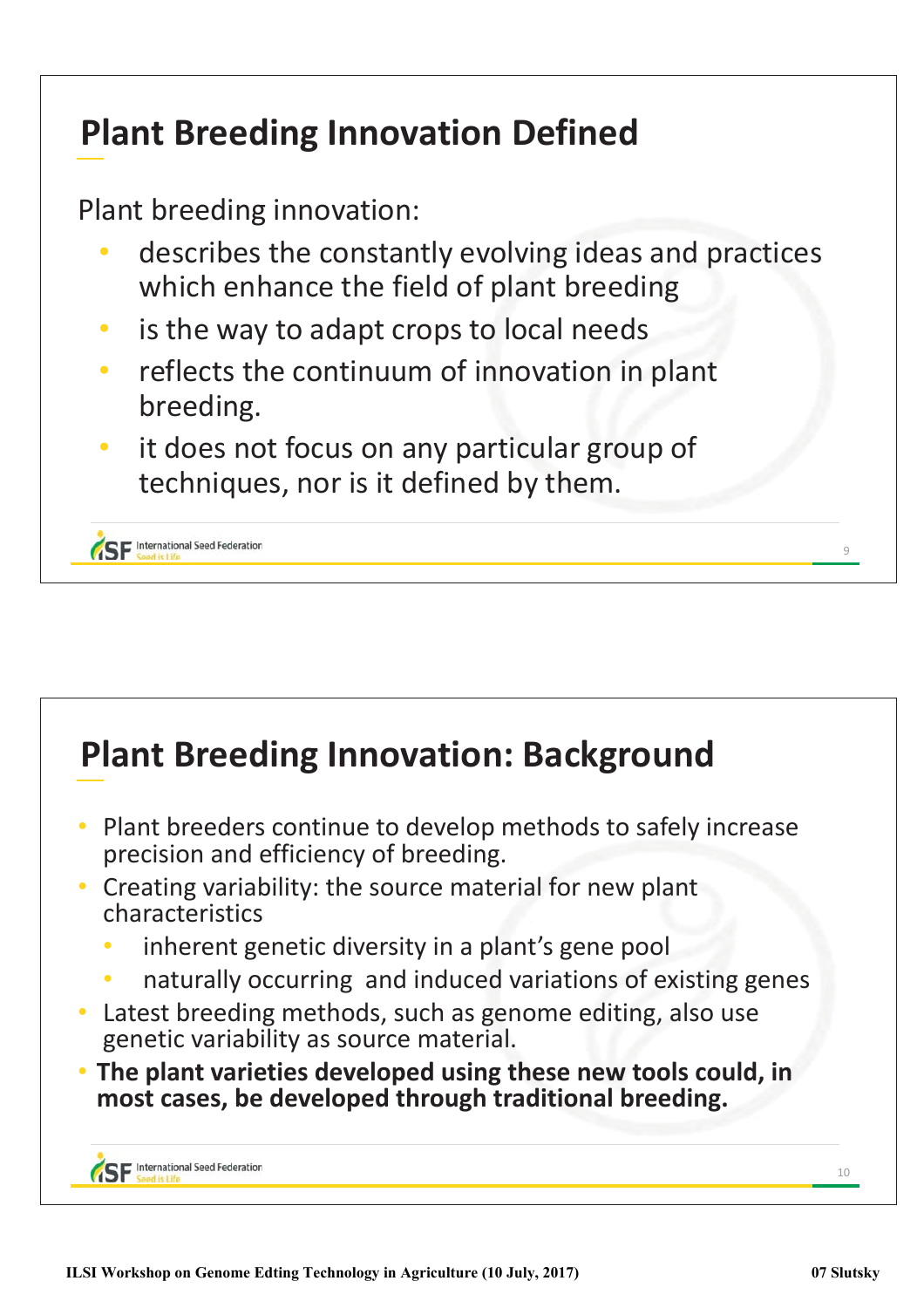

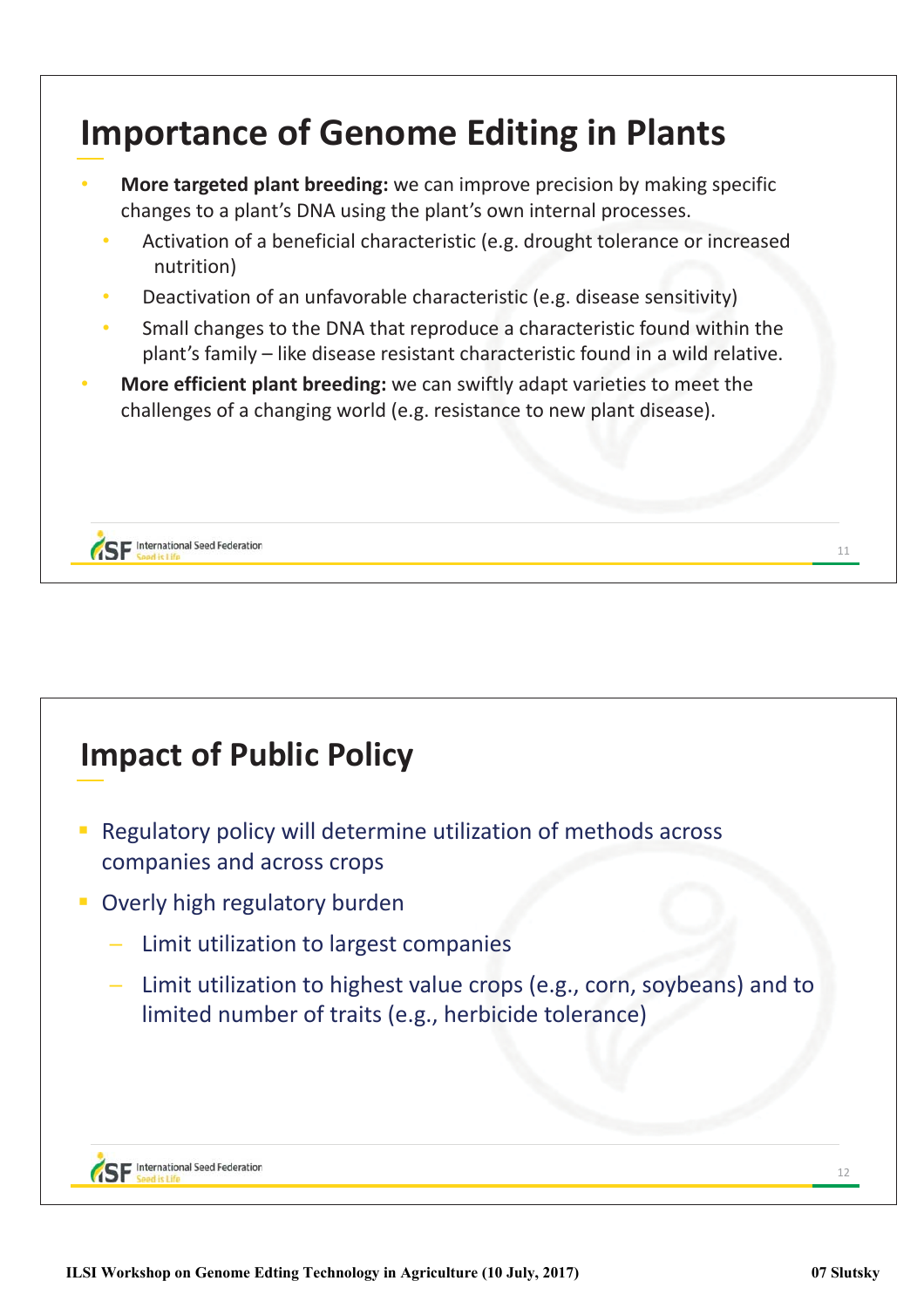

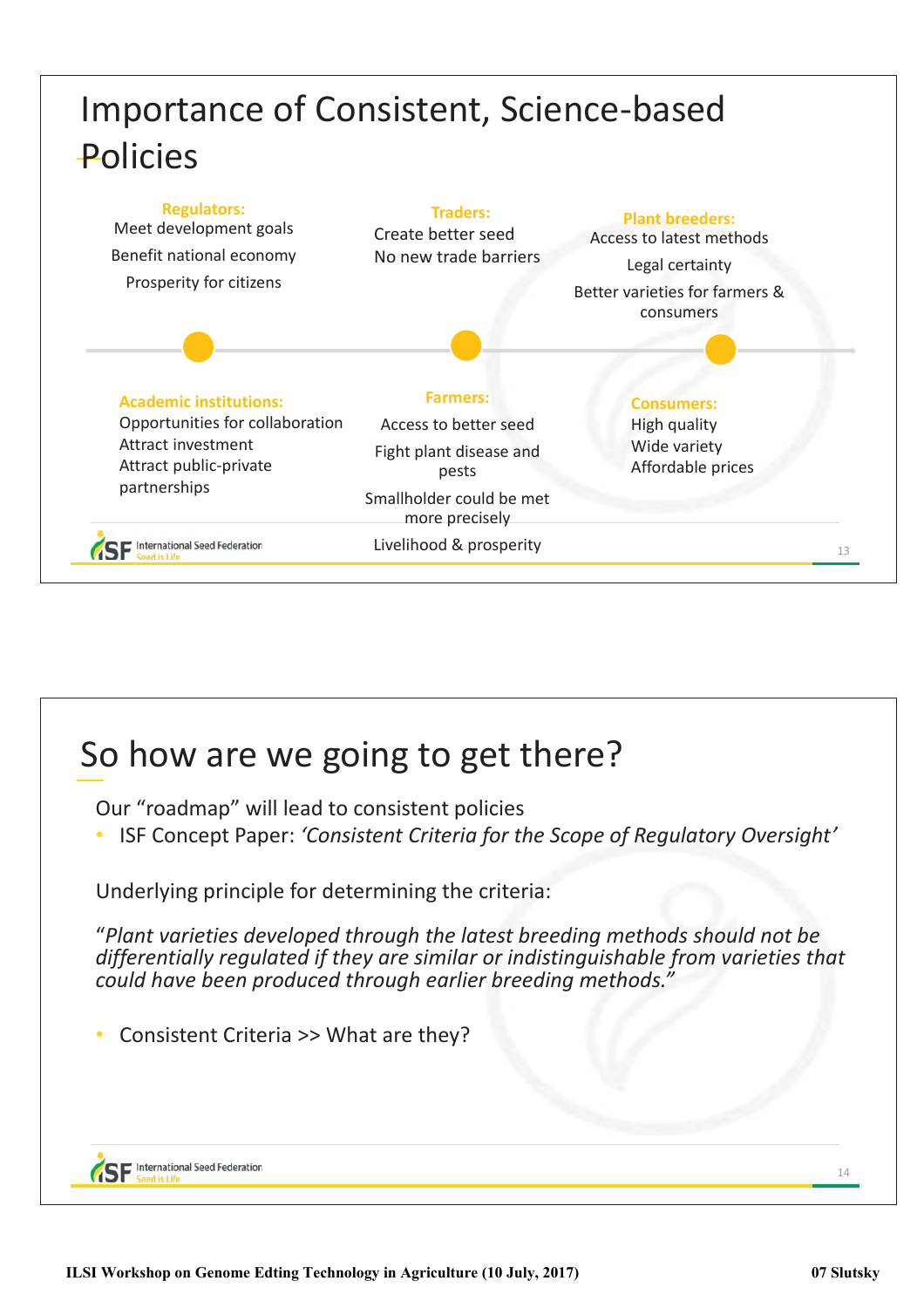## **Consistent Criteria for Regulatory Oversight**

The resulting product would not fall under the current scope of GMO regulation if:

- it does not contain a novel combination of genetic material; or
- the final plant product solely contains the stable insertion of inherited genetic material from sexually compatible plant species; or
- any form of mutagenesis is involved.

SE International Seed Federation



15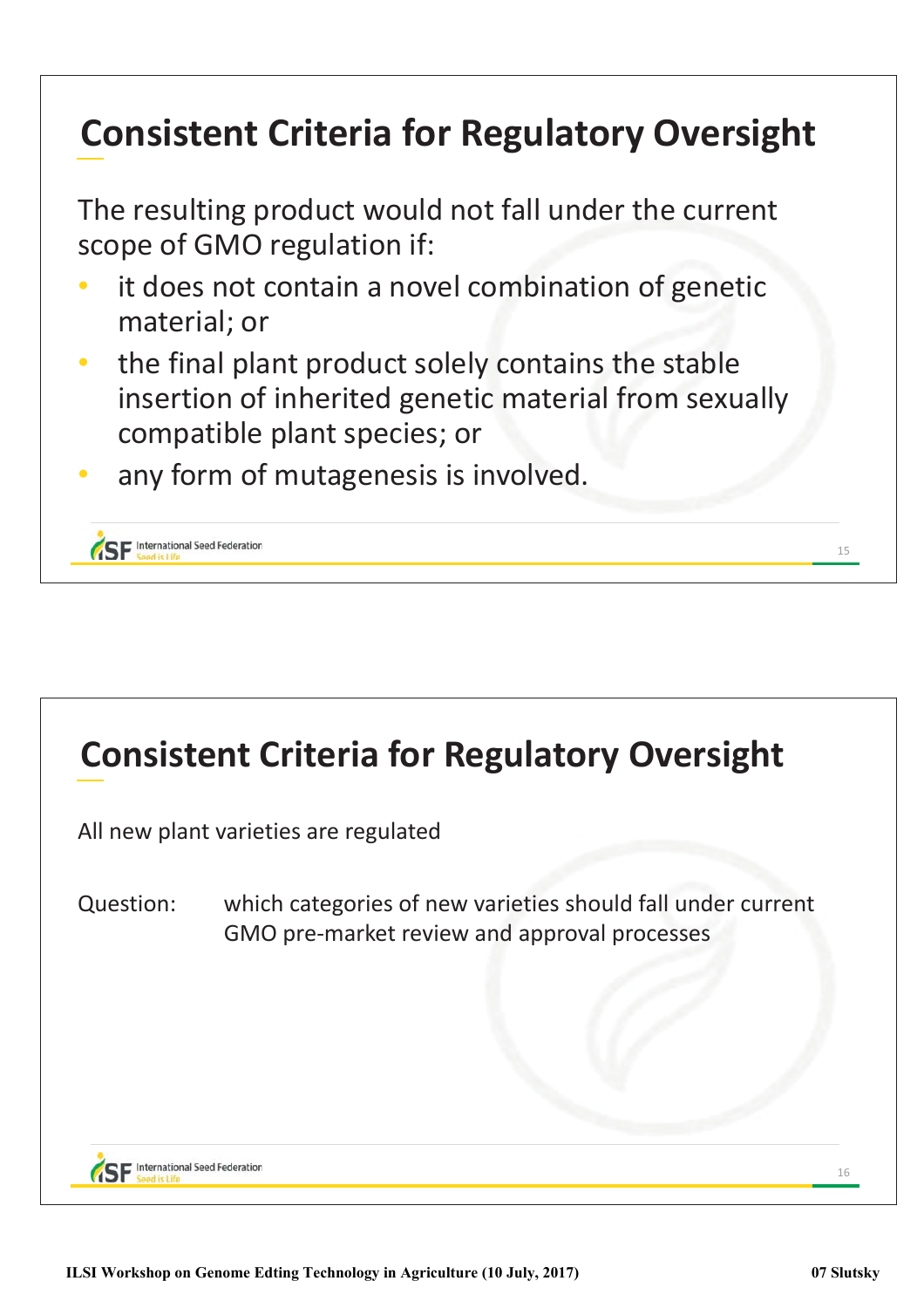

#### **Plant Breeding Practices** Plant breeders: Product quality processes in place no matter what plant breeding method used Plant breeding is often said to be a process not of selection, but of elimination. Any off-types, unstable lines, or lines showing characteristics such as significant differences in nutrient content, detrimental responses to environmental stresses, diseases, or the presence of other undesirable traits are discarded as soon as they are identified. The trialing process occurs over multiple geographies and multiple years in order to observe that potential variability, keeping only the varieties that will meet consumer and grower expectations. **SF** International Seed Federation 18